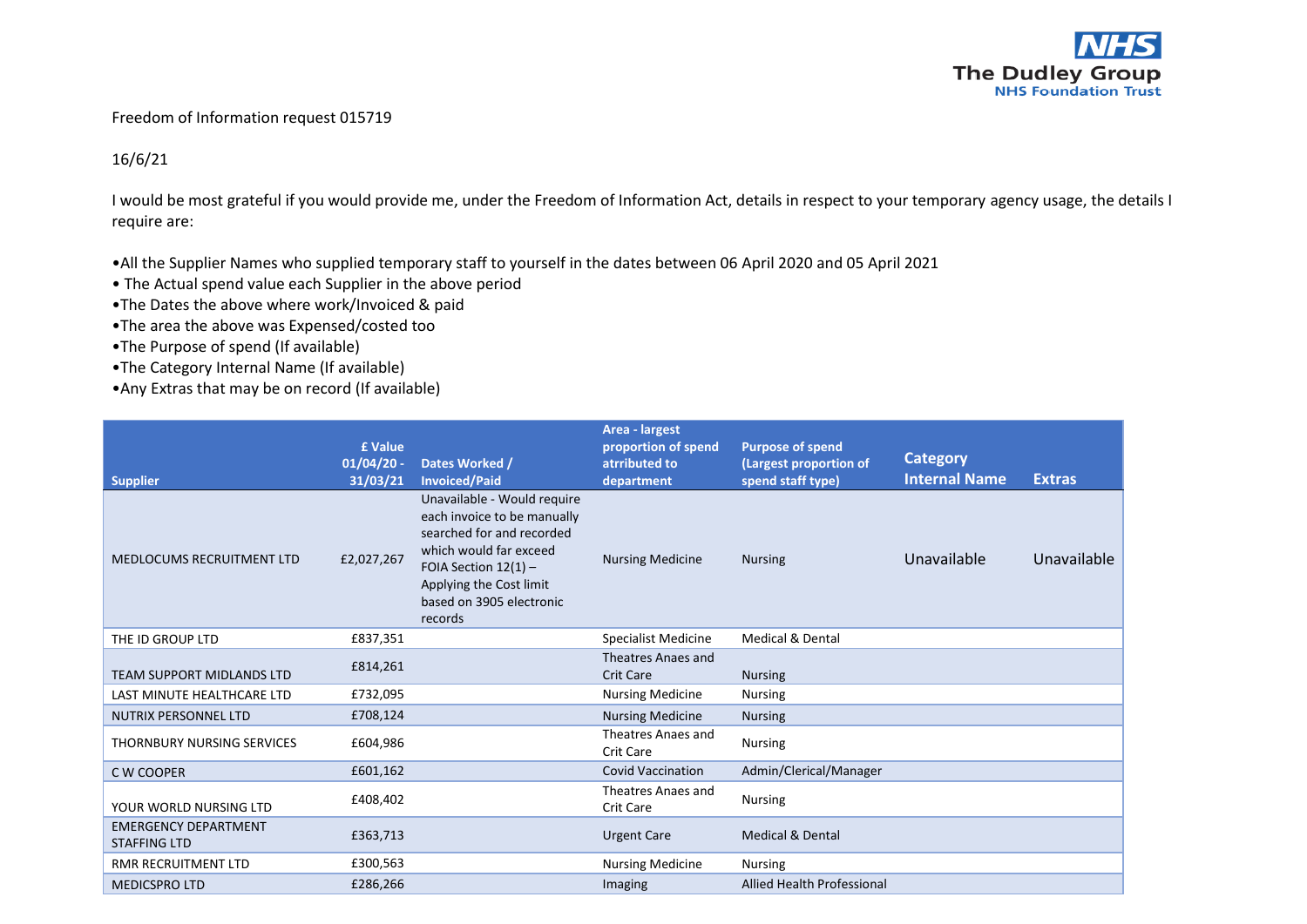| <b>ACTON BANKS</b>                          | £280,853 | <b>Nursing Medicine</b>                        | <b>Nursing</b>              |
|---------------------------------------------|----------|------------------------------------------------|-----------------------------|
| <b>DAYWEBSTER</b>                           | £277,244 | Pathology                                      | Allied Health Professional  |
| INTERACT CONSULTING                         | £234,286 | Surgery Urology and<br>Vascular                | Medical & Dental            |
| SIRONA MEDICAL LTD                          | £193,978 | <b>Urgent Care</b>                             | <b>Nursing</b>              |
| <b>MSL HEALTHCARE</b>                       | £181,670 | <b>Nursing Surgery</b>                         | Nursing                     |
| ALTRIX TECHNOLOGY LTD                       | £179,998 | <b>Covid Vaccination</b>                       | <b>Nursing</b>              |
| <b>EVERGOOD SOCIAL CARE LTD</b>             | £159,466 | Women and Children                             | Medical & Dental            |
| LAK LOCUMS                                  | £148,154 | <b>Urgent Care</b>                             | Medical & Dental            |
| <b>TTM HEALTHCARE</b>                       | £144,358 | <b>Nursing Surgery</b>                         | Nursing                     |
| HEALTHCARE PROFESSIONALS                    | £140,052 | <b>Nursing Medicine</b>                        | <b>Nursing</b>              |
| NC HEALTHCARE LTD                           | £119,402 | <b>Urgent Care</b>                             | Medical & Dental            |
| CROMWELL MEDICAL STAFFING                   | £116,114 | <b>Nursing Surgery</b>                         | <b>Nursing</b>              |
| FLAME LILY NURSING AGENCY                   | £112,163 | <b>Nursing Medicine</b>                        | Nursing                     |
| <b>VENN GROUP</b>                           | £111,117 | <b>Covid Vaccination</b>                       | Admin/Clerical/Manager      |
| OH SOURCING LTD                             | £110,938 | <b>Human Resources</b><br>Directorate          | Medical & Dental            |
| <b>ICARE24 LIMITED</b>                      | £102,652 | <b>Nursing Medicine</b>                        | <b>Nursing</b>              |
| PRO HEALTH 24 LTD                           | £100,902 | <b>Nursing Medicine</b>                        | Nursing                     |
| AFFINITY HEALTHCARE SOLUTIONS<br><b>LTD</b> | £97,822  | Theatres Anaes and<br><b>Crit Care</b>         | <b>Nursing</b>              |
| NATIONAL LOCUMS                             | £96,206  | <b>Integrated Care</b>                         | Medical & Dental            |
| PURE RECRUITMENT SERVICES                   | £93,482  | <b>Clinical Support</b><br>Division Mgt        | Admin/Clerical/Manager      |
| <b>PERTEMPS</b>                             | £88,742  | Specialist Medicine                            | <b>Medical &amp; Dental</b> |
| <b>MACLEAN CONSULTANCY LIMITED</b>          | £87,480  | <b>Clinical Support</b><br><b>Division Mgt</b> | Admin/Clerical/Manager      |
| TFS HEALTHCARE LIMITED                      | £85,446  | Pharmacy                                       | Allied Health Professional  |
| <b>IMC LOCUMS LTD</b>                       | £81,689  | Specialist Medicine                            | Allied Health Professional  |
| <b>QUALITY LOCUM SERVICES</b>               | £73,411  | <b>Urgent Care</b>                             | Nursing                     |
| <b>ENFERM MEDICAL LTD</b>                   | £72,299  | <b>Nursing Surgery</b>                         | <b>Nursing</b>              |
| <b>FIRSTPOINT HEALTHCARE</b>                | £62,531  | Theatres Anaes and<br>Crit Care                | <b>Nursing</b>              |
| RAVEN MEDICAL STAFFING LIMITED              | £60,410  | <b>Nursing Medicine</b>                        | <b>Nursing</b>              |
| NISI ENTERPRISES LIMITED                    | £56,562  | <b>Urgent Care</b>                             | <b>Medical &amp; Dental</b> |
| <b>REAL STAFFING GROUP</b>                  | £54,964  | Operations<br>Management                       | Admin/Clerical/Manager      |
| PURE HEALTHCARE LIMITED                     | £50,774  | <b>Nursing Medicine</b>                        | Nursing                     |
| <b>GREENSTAFF MEDICAL LIMITED</b>           | £46,598  | <b>Urgent Care</b>                             | <b>Nursing</b>              |
| FINEGREEN ASSOCIATES                        | £41,073  | Covid Vaccination                              | Admin/Clerical/Manager      |
| <b>GLOBE LOCUMS LTD</b>                     | £35,552  | Imaging                                        | Allied Health Professional  |
| <b>LIQUID PERSONNEL</b>                     | £27,514  | Operations<br>Management                       | Admin/Clerical/Manager      |
| SANCTUARY ALLIED HEALTH                     | £26,285  | Pharmacy                                       | Allied Health Professional  |
| <b>VIP NURSING LTD</b>                      | £25,466  | Theatres Anaes and<br>Crit Care                | Nursing                     |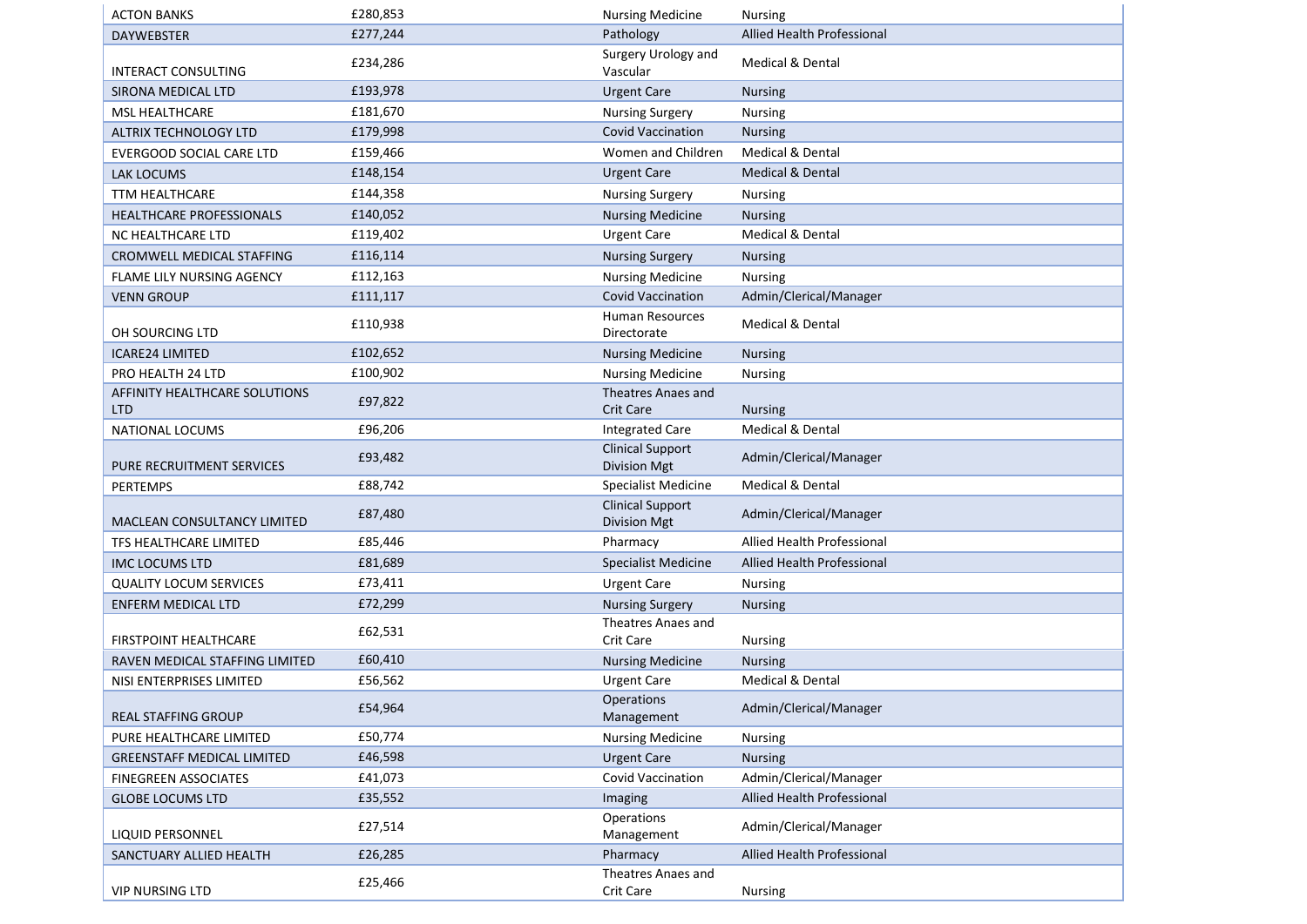|                                                  | £25,122 | Theatres Anaes and                             |                                   |
|--------------------------------------------------|---------|------------------------------------------------|-----------------------------------|
| <b>ONECALL24 LIMITED</b>                         |         | <b>Crit Care</b>                               | <b>Nursing</b>                    |
| <b>MEDICAL STAFFING LTD</b>                      | £24,826 | <b>Nursing Surgery</b>                         | <b>Nursing</b>                    |
| YOUR WORLD RECRUITMENT LTD                       | £23,042 | <b>Integrated Care</b>                         | Allied Health Professional        |
| <b>MSI RECRUITMENT LTD</b>                       | £22,922 | <b>Nursing Surgery</b>                         | <b>Nursing</b>                    |
| PERTEMPS LTD                                     | £21,624 | <b>Covid Vaccination</b>                       | <b>Nursing</b>                    |
| COYLE PERSONNEL PLC                              | £17,066 | <b>Nursing Medicine</b>                        | Nursing                           |
| HUNTER HEALTHCARE RESOURCING<br>LTD (TEMP)       | £16,200 | <b>Board Secretary FT</b>                      | Admin/Clerical/Manager            |
| TXM HEALTHCARE LTD                               | £14,403 | Surgery Urology and<br>Vascular                | Medical & Dental                  |
| <b>YOUR NURSE</b>                                | £13,994 | <b>Nursing Surgery</b>                         | <b>Nursing</b>                    |
| <b>IMMEDIATE MEDICAL SOLUTIONS</b><br><b>LTD</b> | £11,707 | Women and Children                             | Medical & Dental                  |
| DOCTORS ON CALL LTD                              | £10,809 | Women and Children                             | <b>Medical &amp; Dental</b>       |
| UNIVERSITY OF BIRMINGHAM                         | £9,976  | <b>Medical Director</b>                        | Admin/Clerical/Manager            |
| MEDICURE PROFESSIONALS LTD                       | £8,926  | <b>Integrated Care</b>                         | Allied Health Professional        |
| <b>HCL DOCTORS LTD</b>                           | £7,157  | <b>Specialist Medicine</b>                     | <b>Medical &amp; Dental</b>       |
| HEALTHCARE RECRUITERS LTD                        | £6,737  | <b>Nursing Medicine</b>                        | <b>Nursing</b>                    |
| <b>MEDGEN LTD</b>                                | £6,418  | Theatres Anaes and<br><b>Crit Care</b>         | <b>Nursing</b>                    |
| SERVICE CARE SOLUTIONS LTD                       | £6,307  | <b>Nursing Medicine</b>                        | <b>Nursing</b>                    |
| <b>MACLEAN CONSULTANCY LTD</b>                   | £6,228  | <b>Cancer Services</b>                         | Admin/Clerical/Manager            |
| <b>MAXXIMA LTD 2</b>                             | £5,777  | Pharmacy                                       | Allied Health Professional        |
| MEDECHO LTD                                      | £5,543  | Specialist Medicine                            | <b>Medical &amp; Dental</b>       |
| THE PLACEMENT GROUP                              | £5,514  | <b>Covid Vaccination</b>                       | <b>Nursing</b>                    |
| FINAL CALL HEALTHCARE LTD                        | £5,439  | Women and Children                             | Medical & Dental                  |
| SENSIBLE LOCUMS LTD                              | £5,270  | Pharmacy                                       | <b>Allied Health Professional</b> |
| TOTAL ASSIST MEDICAL LTD                         | £4,521  | <b>Specialist Medicine</b>                     | Medical & Dental                  |
| PROVIDE MEDICAL LIMITED                          | £4,521  | <b>Specialist Medicine</b>                     | Medical & Dental                  |
| <b>MEDPURE</b>                                   | £3,423  | <b>Nursing Surgery</b>                         | <b>Nursing</b>                    |
| <b>EDEN BROWN SYNERGY</b>                        | £3,369  | <b>Integrated Care</b>                         | Allied Health Professional        |
| ZENITH RESOURCING LTD                            | £3,018  | <b>Clinical Support</b><br><b>Division Mgt</b> | Admin/Clerical/Manager            |
| PROMEDICAL PERSONNEL                             | £3,001  | Women and Children                             | Medical & Dental                  |
| <b>MEDBANK HEALTHCARE SOLUTIONS</b><br>LTD       | £2,963  | <b>Nursing Surgery</b>                         | <b>Nursing</b>                    |
| HOLT DOCTORS                                     | £2,869  | Theatres Anaes and<br>Crit Care                | Medical & Dental                  |
| RIG MEDICAL RECRUIT LTD                          | £2,349  | Pharmacy                                       | Allied Health Professional        |
| <b>MEDACS PROFESSIONAL</b><br>RECRUITMENT PLC    | £2,234  | <b>Covid Vaccination</b>                       | <b>Nursing</b>                    |
| MEDSON HEALTHCARE                                | £2,055  | Women and Children                             | Medical & Dental                  |
| <b>HCL INTERNATIONAL</b>                         | £1,940  | Imaging                                        | Allied Health Professional        |
| <b>QUAD RECRUITMENT LTD</b>                      | £1,862  | Pharmacy                                       | Allied Health Professional        |
| <b>CLINICAL 24</b>                               | £1,706  | <b>Nursing Medicine</b>                        | <b>Nursing</b>                    |